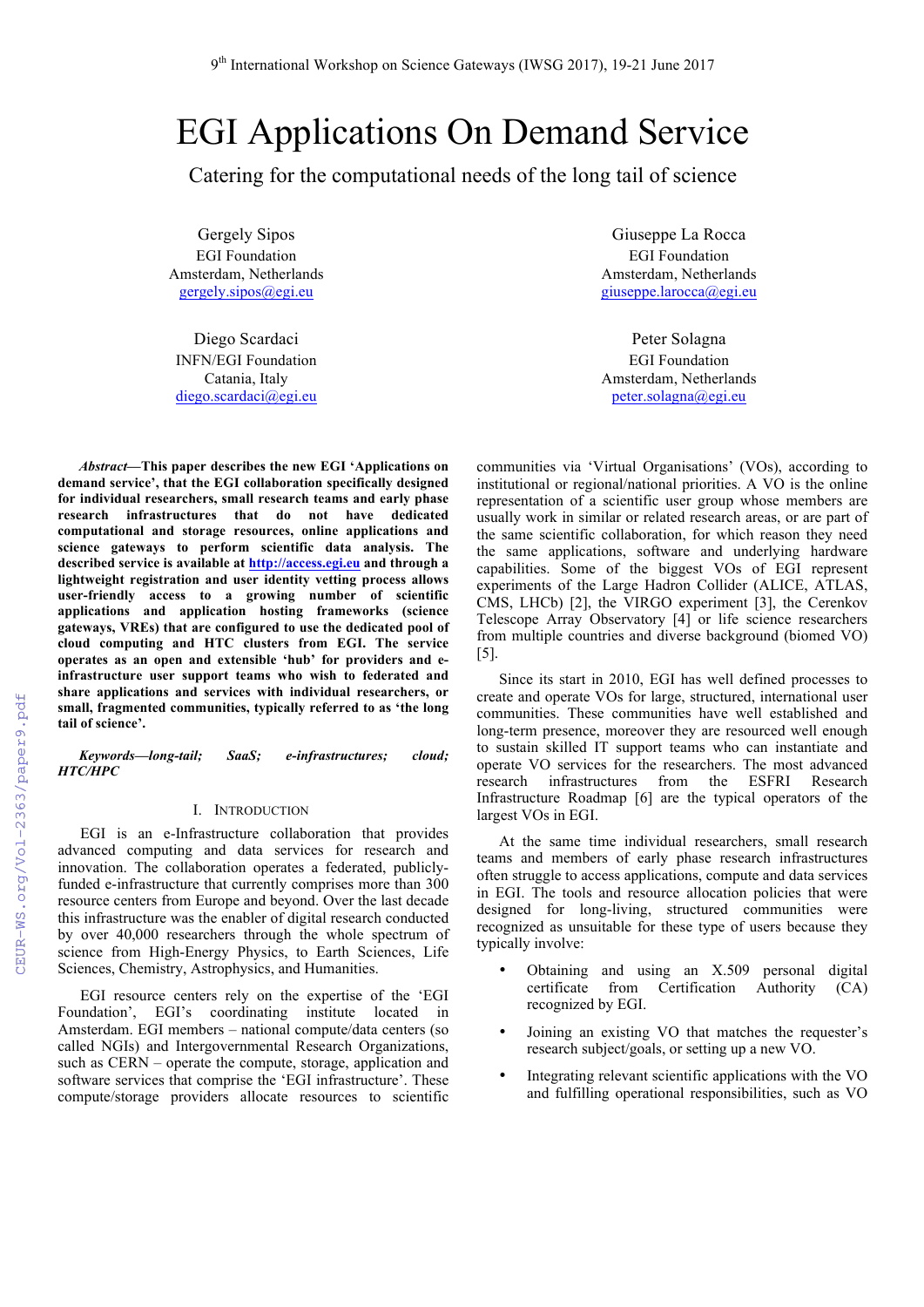membership management, resource allocation negotiations and community/application specific service monitoring.

These individuals are often referred to as the 'long tail of science' [1] and they share the common characteristic of (1) missing dedicated arrangement to computational and storage resources and online applications and services to manage and analyze large amount of data, and (2) lacking the skills and experience with deploying and scaling applications to distributed computer architectures. Despite some NGIs operate national services for the long tail of science, such national 'catch-all' VOs are not available or not well maintained any more in several cases [21].

Recognizing the needs of this unique group, and trying to compensate for the loss of NGI services in this domain we designed and developed a new service within EGI: the 'Applications on demand service'. The service was designed in late 2014, demonstrated in November 2015, reached Alpha release for early adopters in January 2017, and was opened for the general public in April 2017 as a Beta<sup>1</sup> service. The service is available at http://access.egi.eu.

This paper introduces this new service offering and details the technologies and components that were developed and integrated to realize the service. The rest of the paper is organized as follows: Section II introduces the user and provider requirements that drove the system development. Section III describes the overall architecture and the main design considerations. Section IV provides details about the different system components that were developed/customized from existing EGI tools to establish the service. Section V in a table the already integrated applications and components of the service. In Section VI we describe the steps that an applications hosting framework provider has to follow to make his framework accessible within the EGI Applications on Demand service. In Section VII we present our plans for the extensions and improvement of the service, while in Section VIII we draw conclusions from the described work.

## II. REQUIREMENTS

The design process for the new service started with a requirement collection and analysis that helped us to understand the needs/preferences of the long tail of science, as well as the constraints from the EGI resource/service providers' side that we have to consider as we are aiming at a sustainable service. These needs and constraints are summaries in this section:

- *A. Users' needs:* 
	- 1. Zero-barrier access: any user who carries out non-forprofit research should be able to get an account with a 'start-up' resource allocation on EGI to access scalable application services together with the underlying cloud/HTC/storage resources.
- 2. 100% coverage: anyone with Internet access can become a user, no need to ask for personal travel to obtain special credentials (e.g. X.509 certificate).
- 3. Extendible and open: The service must be extendible with additional application services to support specialized scientific disciplines and users. The extension should be possible via open interfaces and protocols.
- 4. User-centric: Support for users should be available in as many EGI member countries as possible.
- *B. Service providers' constaints:* 
	- 1. Realistic: Define an architecture that's implementable under the available effort levels. Reuse existing EGI technological building blocks as much as possible.
	- 2. Secure: Provide as high quality user identity vetting, and tracking of user activities as possible (close to the existing solutions that are based on personal X.509 certificates).
	- 3. Scalable: Be able to scale to 100s of compute/data/application providers. (The number and size of providers limits the users too).
	- 4. Recognized: Have sufficient policies and tools that enforce the users to acknowledge the use of the service in scientific publications resulted from this use.

## III. IMPLEMENTATION

The architecture of the Applications on Demand service is presented in Figure 1. In the heart of the service there is a 'User Registration Portal' (URP). This is where new users enter to the service. The list of applications and underpinning services can be publicly browsed on the URP. Usage requires login. Login is possible with Google, Facebook and EGI Single-Sign-On accounts – All un-vetted accounts that are available for anyone with Internet access. Within the URP the user can setup a personal profile and can submit a resource access requests. The request includes an estimate of the compute and storage capacity that the user would like to use through the application(s) he/she would like to use in the service. The request can use the default capacity allocation (at the time of writing this is 1000 CPUh and  $10$  TB storage) or can be a customized request.

The access request is forwarded to the distributed service support team. A team member – from the applicant's country or from the EGI Foundation responds to the request and vets the user identity, checks the capacity request. The vetting is done by assessing the validity of the information provided by the user in the profile, including links to departmental websites and scientific publications and projects relating to the requested e-infrastructure use. If needed, the support teams contacts the applicant in email or by phone. Routing the access requests to national EGI members not only allows us to conduct such conversation in local languages, but also to connect long tail users to national EGI support teams, reaching recognition and trust in national e-infrastructure initiatives. If the capacity

<sup>&</sup>lt;sup>1</sup> EGI Beta service: Service being developed while available for testing publicly.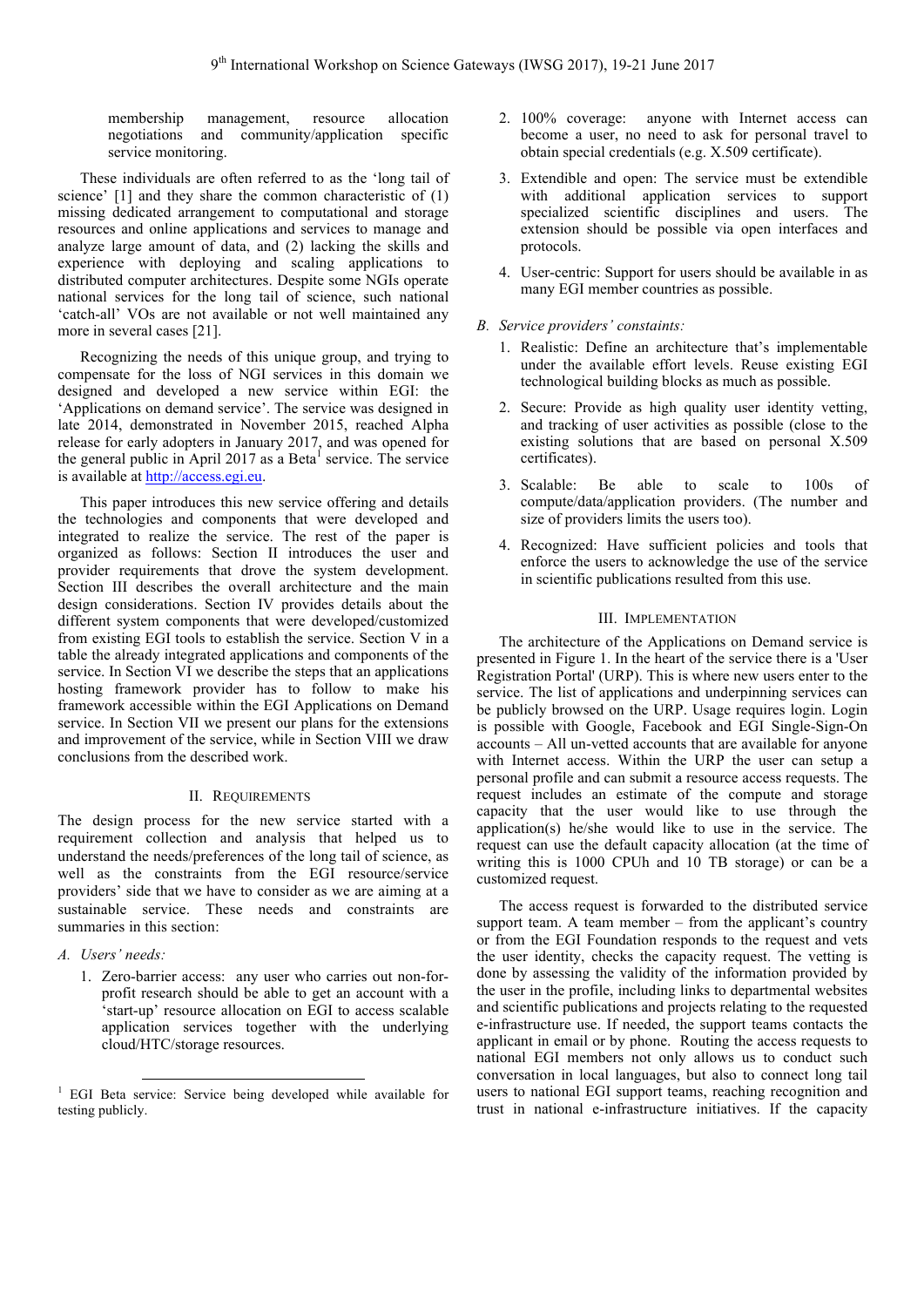request exceeds the default allocation then the estimate is double-checked and if needed negotiated resource providers of the service.



**Figure 1. Infrastructure architecture**

After the applicant's resource access request is approved, the user profile is set to 'active' in the URP. This information is propagated to the connected application hosting environments (science gateways, Virtual Research Environments or similar). These environments operate as applications hosting frameworks, being equipped with a set of applications and user interfaces, manuals/guides best suited for those applications. For example, some gateways can be suited for workflow type applications, others for parameter study jobs, yet others for applications of a certain scientific discipline. The service is open for any application hosting framework (See Section VI for more details). Science gateway and Virtual Research Environments supported by the European Commission FP7 and H2020 work programmes are for example ideal candidates for integration.

Approved users can login to any of the connected application hosting frameworks and use the embedded applications. These applications are already configured to scale to the distributed compute and storage systems that are contributed to the service by EGI members. The resources are made accessible for the applications in the form of Infrastructure as a Service clouds joint into the 'EGI Federated Cloud' [22], or cluster resources federated with grid middleware into the EGI 'HTC Service' [23].

The application use generates load on these resources and this is reported by the resources into the EGI accounting system. From this accounting system the user support teams can obtain statistics about individual users, as well as about application hosting frameworks, cloud/HTC/HPC sites. When a user exceeds the amount of compute/storage/network capacity that was allocated for him/her, the account can be suspended in the URP, blocking the user from further consumption through this service. The continued use requires a new justification from the user and a corresponding evaluation by the support team.

## IV. ENABLING TECHNOLOGIES

The service was created by customizing various existing EGI components, and by developing a few new ones in order to glue together the required elements into a single service. The following customizations and developments were made:

- The User Registration Portal (URP) was developed by CYFRONET as an extension of the e-GRANT EGI resource allocation tool [7]. The URP includes forms that guide users through the profile setup, resource request and application selection workflow. The tool was extended with web forms and an email notification subsystem to help the distributed user support team during the user identity vetting and user approval process. The URP provides an identity federation for the whole service, i.e. a user can authenticate to this portal and after his/her account is validated he/she will be able to login to any of the connected application hosting frameworks and respective hosted applications.
- A resource pool was formed from EGI cloud and HTC sites. The participating sites feel institutionally or nationally responsible for supporting the long tail of science, and therefore contribute with capacity into this pool. The sites are joined together into an EGI Virtual Organization called 'vo.access.egi.eu' [25]. The sites in this pool accept special X.509 proxy certificates that are unique for the Applications on demand service and which identify user workloads from the application hosting frameworks (See details under next point). At the time of writing the resource pool includes cloud resources from Italy (INFN-Catania and INFN-Bari) and Spain (BIFI, CESGA) and HTC clusters from Belgium (VUB), Italy (INFN-Catania and INFN-Bari), Poland (CYFRONET) and Spain (CESGA).
- Access to EGI resources requires short-living X.509 proxy certificates from the client side. The traditional method is to generate such proxies either from a longterm personal certificate, or from a robot certificate [8] that is used by an application hosting framework. Unfortunately neither of these approaches were sufficient for the Applications on Demand service, because (1) personal certificates are found difficult to handle or impossible to obtain by certain long tail users, and (2) robot-proxies do not include any information about the individual end-users, hiding all users workload under a single identity, making impossible for the identification of excessive or harmful use by certain individuals. To overcome these limitations a new, socalled 'Per-User Sub-Proxy' (PUSP) mechanism was developed. PSUPs are short-term proxies that are generated from robot certificates in a special way: The 'distinguished name' (DN) field of the proxy includes a unique string that is specific to the requester user. The DN is the same for a specific user for multiple user sessions, even if those sessions are initiated by different application hosting frameworks. The compute and storage resources report the proxy DN into the EGI accounting system, and based on the user-specific DNs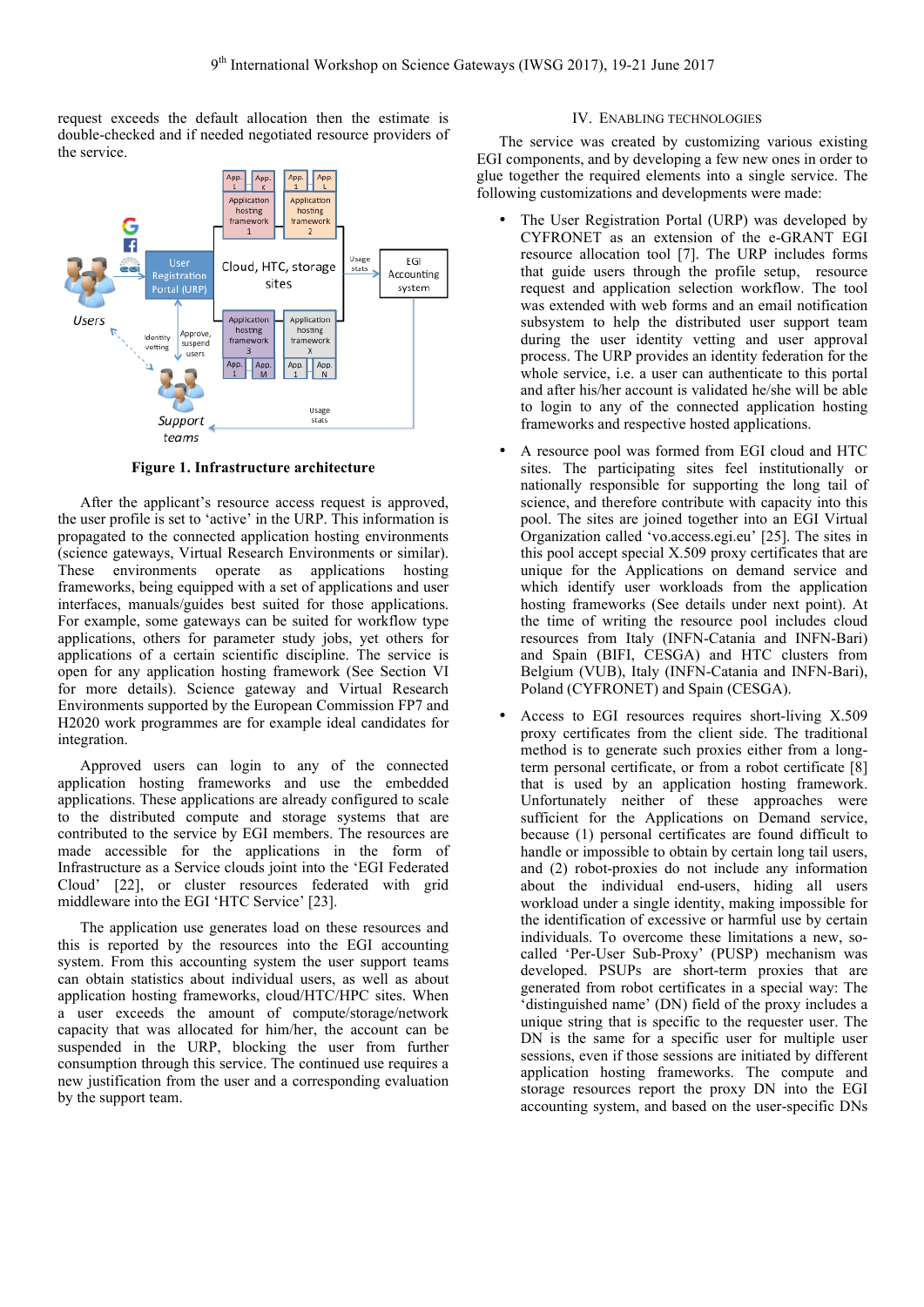we are able to trace back every e-infrastructure operation to the initiating user. The user-specific strings are generated during the identity vetting and approval process, and they are propagated to every participating application hosting framework. This tracing process is graphically presented in Figure 2.

The connected application hosting frameworks must generate PSUPs from robot certificates. This is possible in two ways: (1) from a robot certificate that is deployed either locally on a USB smartcard on the server that hosts the framework. (2) Because robot certificates are not available from EGI-recognised CAs in every country, we setup an 'eToken server' at INFN-Catania that can serve any participating application hosting frameworks with PSUPs. The application hosting frameworks can send a PSUP generation request to the server via its network API, including the userID as a parameter. The eToken server responds with the shortterm proxy certificate that can be used by the framework to interact with the VO resources (See step 5 and 6 in Figure 2.).



**Figure 2. Tracing user activity on VO resources**

• Application hosting frameworks that can provide userfriendly interfaces to conduct scientific applications on VO platform resources in cloud or HTC/HPC clusters. The gateways use the identity federation of the URP to allow access to approved users, and user the PUSP mechanism to interact with cloud and HTC resources. The service currently includes three applications hosting frameworks: the WS-PGRADE [9], the EC3/IM [10] and the CSG [11]. The service is open for any additional framework that wish to make applications and application development/hosting services available at the European/worldwide scale. Technical instructions to integrate a new applications hosting framework to the service are provided in Section VI.

- 17 applications from different scientific areas and tools have been already integrated into the existing applications hosting frameworks and are offered 'as services' to users:
	- o Molecular Docking, Workflow and parameter study tool (WS-PGRADE portal).
	- o Galaxy, Docker, Octave, Apache Tomcat, GnuPlot, NAMD, Hadoop, Marathon, Chronos, Jupyter Notebook, Cloud orchestrator (in the EC3/IM portal).
	- o Chipster, ClustalW2, Semantic Search, the Statistical R for Computing (in the Catania Science Gateway).

Additional applications will be integrated into the frameworks following cost-value assessment (more impactful, more broadly relevant applications have priority).

- Two policies were developed: A security policy for resource centers offering cloud/HTC/HPC/storage and an Acceptable Use Policy (AUP) for users.
	- o The first policy is compulsory to accept and implement by participating Resource Centers. The policy defines that offering resources in this service shall not negatively affect the security or change the security risk of any other VO. In particular, security incidents originating in the Applications on Demand service should not impact the IT Infrastructure in ways that are incompatible with the operational model of other VOs. This document also provides guidelines on the implementation of security procedures and controls to facilitate offering of the Service by Resource Centers and Science Gateways. The Guidelines contain normative information on how to implement the Policy.
	- o The user AUP defines the conditions of use, and responsibilities of the users – such as using the services only for activities that relate to the work that was described in the access request form; or what text to use in scientific publications to acknowledge the use of the infrastructure.

## V. ELEMENTS OF THE SERVICE

The following Table 1 provides a summary of the components that are currently operated within the EGI Applications on Demand service.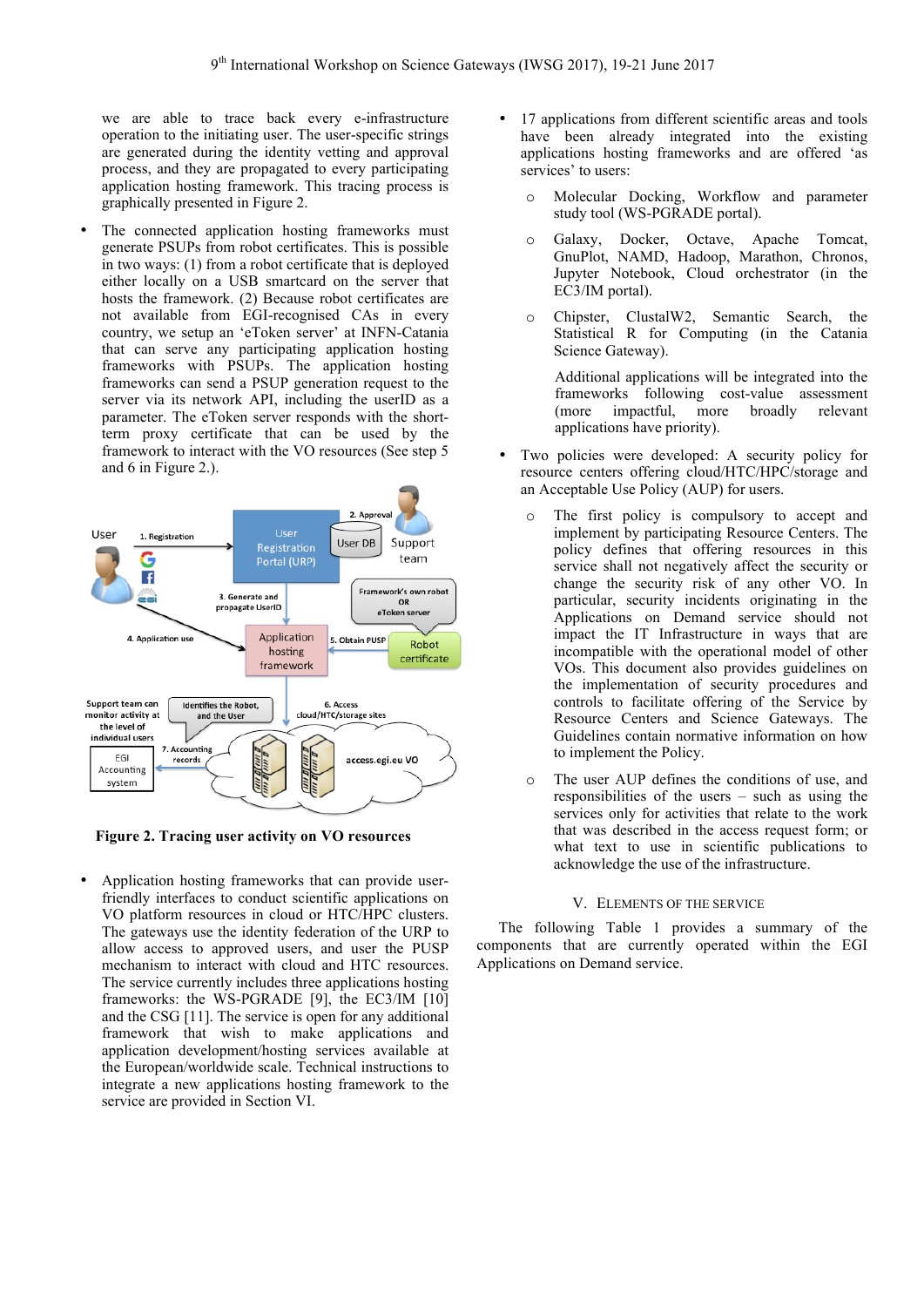| Type of resource/service           |                      | <b>Providers</b>                                    |
|------------------------------------|----------------------|-----------------------------------------------------|
| IaaS clouds (compute and storage)  |                      | BIFI (Spain)                                        |
|                                    |                      | CESGA (Spain)                                       |
|                                    |                      | INFN-Bari (Italy)                                   |
|                                    |                      | INFN-Catania (Italy)                                |
| HTC clusters (compute and storage) |                      | CESGA (Spain)                                       |
|                                    |                      | <b>CYFRONET</b> (Poland)                            |
|                                    |                      | INFN-Bari (Italy)                                   |
|                                    |                      | INFN-Catania (Italy)                                |
|                                    |                      | ULB-VUB (Belgium)                                   |
| Applications                       | Molecular Docking    | <b>WS-PGRADE</b>                                    |
|                                    | Workflow and         | (SZTAKI, Hungary)                                   |
|                                    | parameter study tool |                                                     |
|                                    | Galaxy               | EC3/IM (UPV, Spain)                                 |
|                                    | Docker               |                                                     |
|                                    | Octave               |                                                     |
|                                    | Apache Tomcat        |                                                     |
|                                    | GnuPlot              |                                                     |
|                                    | <b>NAMD</b>          |                                                     |
|                                    | Hadoop               |                                                     |
|                                    | Marathon             |                                                     |
|                                    | Chronos              |                                                     |
|                                    | Jupyter Notebook     |                                                     |
|                                    | Cloud orchestrator   |                                                     |
|                                    | tool                 |                                                     |
|                                    | Chipster             | Catania Science<br>Gateway<br>(INFN-Catania, Italy) |
|                                    | ClustalW2            |                                                     |
|                                    | Semantic Search      |                                                     |
|                                    | <b>Statistical R</b> |                                                     |

#### VI. HOW TO JOIN AS A GATEWAY/VRE PROVIDER

This section provides a short overview of the integration steps that gateway/VRE providers must complete to contribute to the service. Interested providers should consult with the online manual for details [12]. Compute and storage providers (cloud, HTC) can join the service by federating into the 'vo.access.egi.eu' Virtual Organisation [25], following the regular EGI guides for resource providers.

There are two fundamental prerequisites of integrating an application hosting framework: (1) the framework must be a mature technology<sup>2</sup> with demonstrated use within publicly funded science and (2) the framework must be already able to use cloud, HTC or data services from EGI, or be ready to do so (to enable the scale-out of the hosted applications).

As reported in the previous Sections, the URP provides the identity federation that enables users to authenticate in any of the connected application hosting frameworks with either social credentials or EGI SSO accounts. In the current implementation, this identity federation is implemented with Unity  $[13]$ , an authentication & authorization management solution that uses OpenID Connect as standard interface. The

first requirement to integrate a new applications hosting framework into the service is to register the framework in Unity to get a *clientID* and *secretKey*. These credentials will be used by Unity to identify the new provider and implement a secure connection with it.

For applications hosting frameworks based on Liferay technology INFN-Catania has developed an OpenID Connect module [14] that enables Liferay-based gateways to authenticate with OpenID Connect providers. This module is adopted by the WS-PGRADE and CSG frameworks within this service.

A second step of integration is using the userID provided by Unity to generate Per-User Sub-Proxies (PUSP) to secure user interaction with the EGI resources. For this, the provider can rely on the eToken server that was already presented in the previous Section.

Lastly, the technical integration is complete when the service support team together with the framework provider 1.) registers the framework in the EGI service registry (GOCDB) to activate the availability and reliability monitoring for the framework with the EGI ARGO service [15], 2.) setup a framework-specific support unit in EGI Helpdesk [16] (this is for example tickets will be opened when the framework is noticed inaccessible by the monitor system and 3.) sign an Operation Level Agreement (OLA) defining for example availability and reliability targets, helpdesk ticket response times.

#### VII. FUTURE WORK

The 'EGI Applications on Demand service' was opened for public use in April 2017. In the next few months we are working on promoting the system to potential users, mainly through the user support teams of EGI member states. Promotion will be focused on countries where national support is lacking or insufficient for the long tail of science.

In parallel with broadening the uptake of the new service we are also planning to improve/expand the technical setup. This work will cover the following areas:

- 1. Replacing PUSPs with short-term proxies generated by the RC Auth service [17]. RC Auth was designed by the AARC H2020 project [18] to have an open, European proxy factory service that can be used by any einfrastructure and Research Infrastructure that needs X.509 proxies for service access. The use of RC Auth in the EGI Applications on Demand service would improve the compatibility of our architecture with other European initiatives, simplifying the integration of additional applications and hosting environments. Besides, the change would improve the sustainability of our setup, by eliminating components that EGI currently has to sustain alone.
- 2. In the current architecture every application framework and application should implement its own tools to manage the users' scientific data (for example importing

 <sup>2</sup> For example at 'Technology Readiness Level 8 or 9 [24]